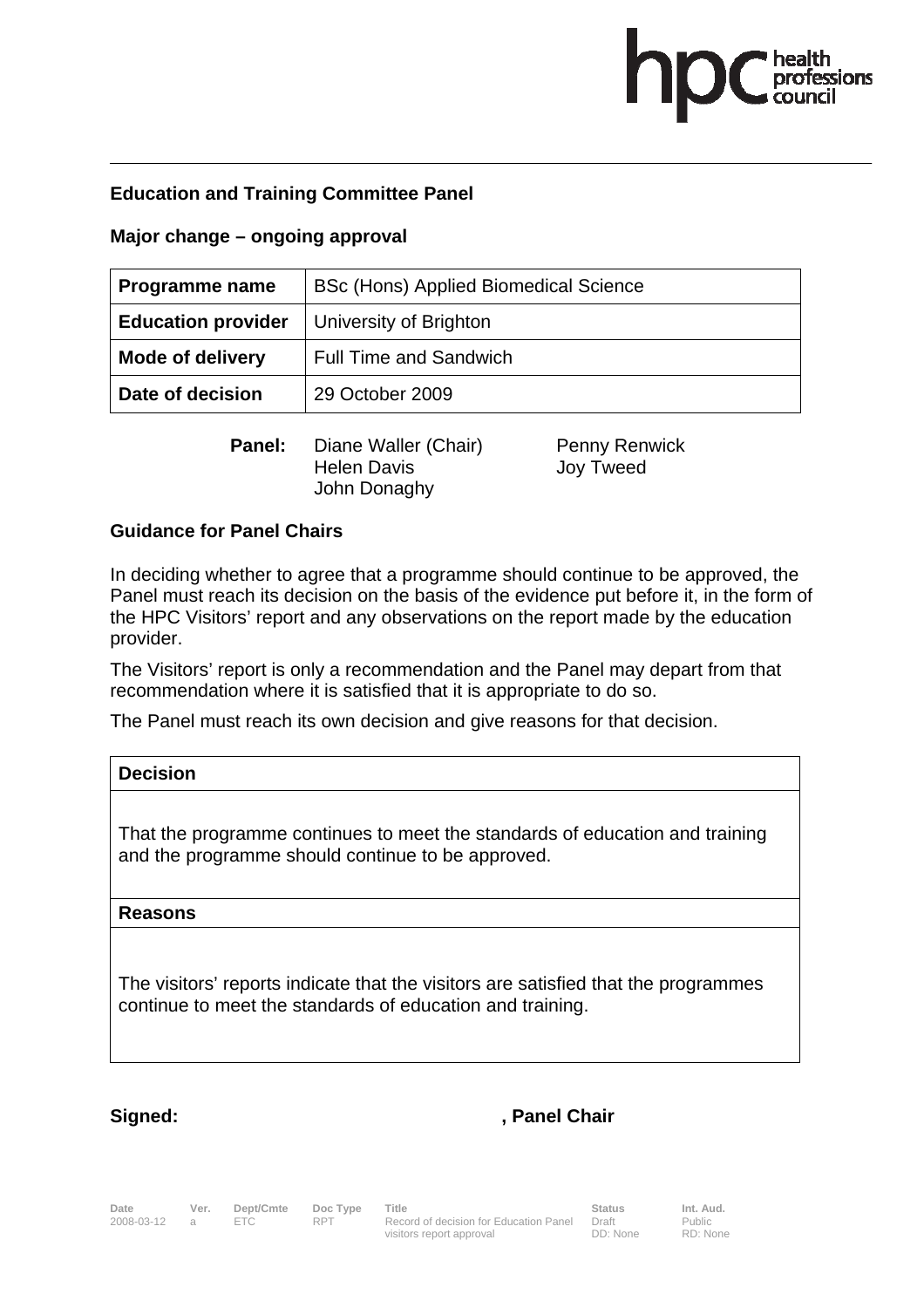# health<br>professions

# **Education and Training Committee Panel**

### **Major change – ongoing approval**

| <b>Programme name</b>     | Allied Health Professionals Supplementary Prescribing |
|---------------------------|-------------------------------------------------------|
| <b>Education provider</b> | University of Hull                                    |
| <b>Mode of delivery</b>   | <b>Part Time</b>                                      |
| Date of decision          | 29 October 2009                                       |

**Panel:** Diane Waller (Chair) Penny Renwick Helen Davis **Joy Tweed** John Donaghy

### **Guidance for Panel Chairs**

In deciding whether to agree that a programme should continue to be approved, the Panel must reach its decision on the basis of the evidence put before it, in the form of the HPC Visitors' report and any observations on the report made by the education provider.

The Visitors' report is only a recommendation and the Panel may depart from that recommendation where it is satisfied that it is appropriate to do so.

The Panel must reach its own decision and give reasons for that decision.

| <b>Decision</b>                                                                                                                   |
|-----------------------------------------------------------------------------------------------------------------------------------|
| That the programme continues to meet the standards of education and training<br>and the programme should continue to be approved. |
| <b>Reasons</b>                                                                                                                    |

The visitors' reports indicate that the visitors are satisfied that the programmes continue to meet the standards of education and training.

# Signed: **Signed:** , Panel Chair

**Date Ver. Dept/Cmte Doc Type Title Status Status Int. Aud.**<br>2008-03-12 a ETC RPT Record of decision for Education Panel Draft Public Record of decision for Education Panel visitors report approval